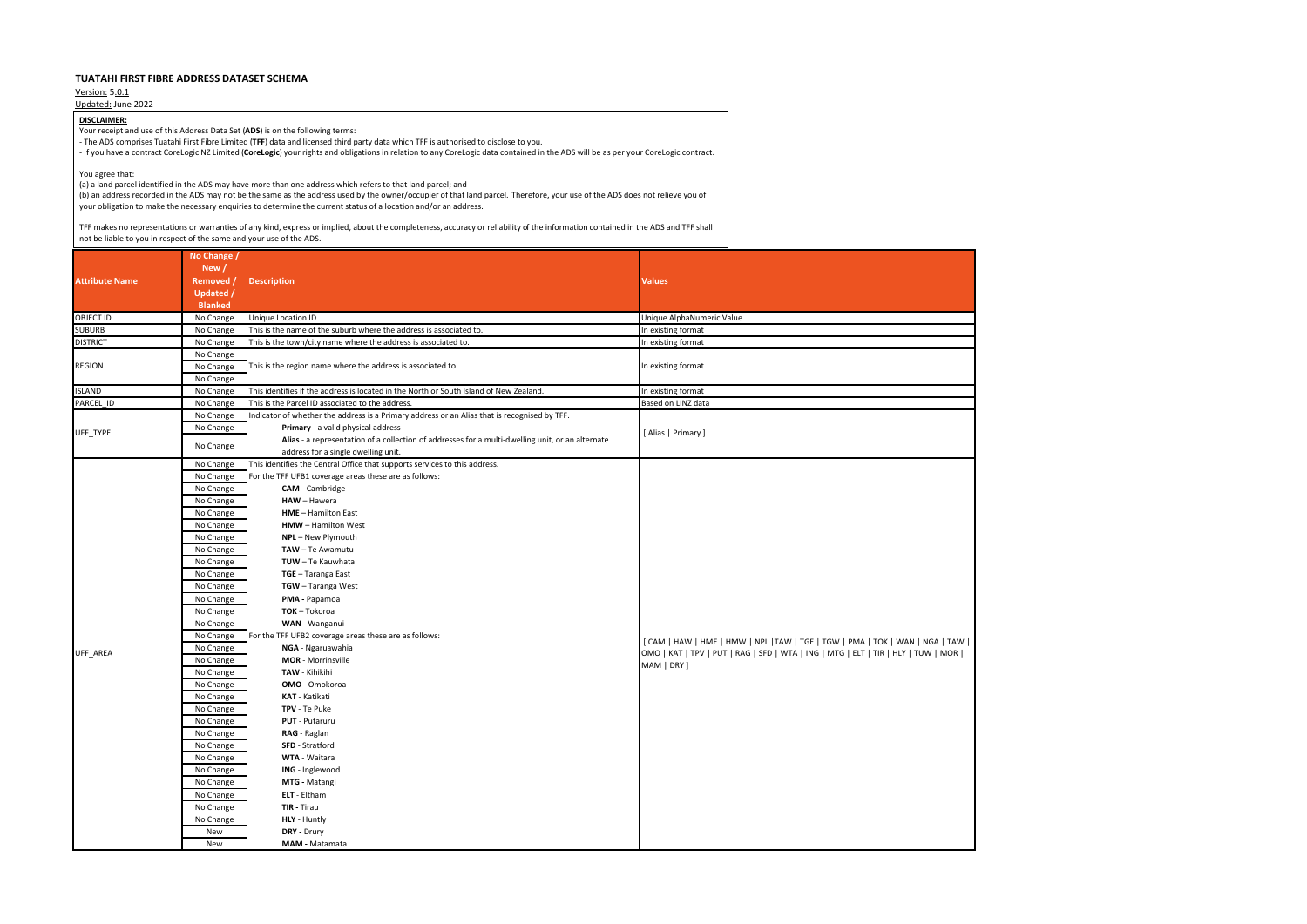| PHYSICAL ADDRESS       | No Change | This is the first line of the premises address that is a combination of street number, street name, street type<br>and street suffix. | In existing format                                                                                    |
|------------------------|-----------|---------------------------------------------------------------------------------------------------------------------------------------|-------------------------------------------------------------------------------------------------------|
| ADDRESS STREET NO      | No Change | This is the alpha/Numeric part of the address part.                                                                                   | In existing format                                                                                    |
|                        |           |                                                                                                                                       |                                                                                                       |
| ADDRESS STREET NAME    | No Change | This is a combination of street name, street type and street suffix.                                                                  | In existing format                                                                                    |
| ADDRESS STREET TYPE    | No Change | This identifies the type of the street (e.g. Road, Street, Place, etc.)                                                               | In existing format                                                                                    |
| ADDRESS STREET SUFFIX  | No Change | This identifies any suffix that may be associated to the street name.                                                                 | In existing format                                                                                    |
|                        | No Change | Indicates a refined status indication of the address type as indicated by CoreLogic in conjunction with the                           | [Corner Alias   Park &/ Reserve   Range Alias   Range Alias Component   Renumbered Alias              |
|                        |           | UFF_TYPE field identifier.                                                                                                            | Service Alias   Unused   Unused Alias   Yes (Developed) ]                                             |
|                        | No Change | The following identifiers are supported:                                                                                              |                                                                                                       |
|                        | No Change | Corner Alias - these identify corner premise what this address is not the primary address, but is still a                             |                                                                                                       |
|                        |           | recognised alias address for this premises.                                                                                           |                                                                                                       |
|                        | No Change | Park &/ Reserve - these identify valid addresses that are occupied on park or reserve land.                                           |                                                                                                       |
|                        | No Change | Range Alias - this identifies a valid address what is made up from a range of addressable parts.                                      |                                                                                                       |
|                        | No Change | Range Alias Component - this identifies a single addressable location where the actual address comprises a                            |                                                                                                       |
|                        |           | range.                                                                                                                                |                                                                                                       |
| IN_USE_TYPE            | No Change | Renumbered Alias - this identifies an old address, which has since been renumbered to an alternative                                  |                                                                                                       |
|                        |           | address number.                                                                                                                       |                                                                                                       |
|                        | No Change | Service Alias - this identifies a valid address were services are being provided.                                                     |                                                                                                       |
|                        | No Change | Unused - this identifies that the address was identified as being unused due to various reason (e.g. under                            |                                                                                                       |
|                        |           | development, sectioned addresses, range of addresses, etc.).                                                                          |                                                                                                       |
|                        | No Change | Unused Alias - this identifies that the address is no longer used as the primary address, due to various                              |                                                                                                       |
|                        |           | factors (i.e. division or consolidation of premises, etc.).                                                                           |                                                                                                       |
|                        | No Change | Yes (Developed) - this indicates that this premises is developed and recognised asa fully functioning                                 |                                                                                                       |
|                        |           | address.                                                                                                                              |                                                                                                       |
|                        | No Change | Note: it is important that the UFF_TYPE filed is used to verify the Primary address for the premises in                               |                                                                                                       |
|                        |           | question is.                                                                                                                          |                                                                                                       |
| <b>BUILD_DATE</b>      | No Change | This indicates the date from when the TFF infrastructure was/is built and released under the CFH agreement                            | MMM-YY ]                                                                                              |
|                        |           | for supporting UFB services.                                                                                                          |                                                                                                       |
| RFS DATE PREM          | No Change | This indicates the projected date of when TFF intends to launch fibre services at this address.                                       | [dd/mm/yyyy]                                                                                          |
| UFF_CAID               | No Change | This is the cabinet ID that the address is connected to in offering its fibre services.                                               | As Current                                                                                            |
| RFS DATE ALL           | No Change | This indicates the projected date of when TFF intends to launch fibre services at this address.                                       | [dd/mm/yyyy]                                                                                          |
|                        | No Change | Status of the address in the build programme. Values as follows:                                                                      |                                                                                                       |
|                        | No Change | <b>Service Ready</b> $-$ indicates that services can be ordered at this premises                                                      |                                                                                                       |
|                        | No Change | Planned - indicates that services are planned to be released at this premises                                                         |                                                                                                       |
| <b>STATE</b>           | No Change | <b>Unserviceable</b> – indicates that standard services cannot be offered at this location                                            | [Service Ready   Planned   Unserviceable   Under Construction   Constructed ]                         |
|                        | No Change | Under Construction - indicates that the fibre deployment is currently under construction                                              |                                                                                                       |
|                        |           | <b>Constructed</b> – indicates that fibre services have been constructed but not available to support                                 |                                                                                                       |
|                        | No Change | services yet                                                                                                                          |                                                                                                       |
|                        |           |                                                                                                                                       |                                                                                                       |
|                        | No Change | Provided for NBAP Address'                                                                                                            |                                                                                                       |
|                        | No Change | Provided for NBAP Address'                                                                                                            |                                                                                                       |
| TUI                    | No Change | This is the Teralink Unique ID (TUI) associated to the address and provided by CoreLogic.                                             |                                                                                                       |
| <b>UNIQUEID</b>        | No Change | This is a TFF Unique Id for the location where TFF have/are providing services.                                                       |                                                                                                       |
| HABIT_NAME             | No Change | This is the Habitation Name that is associated with the address. This information is provided from CoreLogic.                         |                                                                                                       |
|                        |           |                                                                                                                                       |                                                                                                       |
|                        | No Change | This is the classification of the premise type as provided from CoreLogic as follows:                                                 |                                                                                                       |
|                        | No Change | <b>SDU</b> A - single dwelling units                                                                                                  |                                                                                                       |
| MDU SDU                | No Change | MDU_D - multi dwellings containing 2-6 units                                                                                          |                                                                                                       |
|                        | No Change | MDU E- multi dwellings containing 7-12 units                                                                                          |                                                                                                       |
|                        | No Change | MDU_F - multi dwellings containing 13-32 units                                                                                        | [SDU_A   MDU_D   MDU_E   MDU_F   MDU_G   Complex/ Campus_C   Greenfield/<br>Development B   Unknown ] |
|                        | No Change | MDU_G - multi dwellings containing 33 or more units                                                                                   |                                                                                                       |
|                        | No Change | Complex/Campus_C - within a complex e.g. hospitals, retirement homes                                                                  |                                                                                                       |
|                        | No Change | Greenfield/Development B - new areas of development                                                                                   |                                                                                                       |
|                        | No Change | Unknown - this premises has not yet been categories.                                                                                  |                                                                                                       |
|                        |           |                                                                                                                                       |                                                                                                       |
|                        | No Change | Indicates the classification that is associated to the premises, where it may be a Single Dwelling Unit or Multi                      |                                                                                                       |
|                        |           | Dwelling Unit (Multi Dwelling Unit will have classification types), defined as follows:                                               |                                                                                                       |
| ADDRESS_CLASSIFICATION |           |                                                                                                                                       |                                                                                                       |
|                        | No Change | Single - single dwelling units                                                                                                        |                                                                                                       |
|                        | No Change | Multi Small - multi dwellings containing 2-6 units                                                                                    | [Single   Multi Small   Multi Medium   Multi Large   Multi Extra Large   Complex                      |
|                        | No Change | Multi Medium - multi dwellings containing 7-12 units                                                                                  | Greenfield Development   Unknown ]                                                                    |
|                        | No Change | Multi Large - multi dwellings containing 13-32 units                                                                                  |                                                                                                       |
|                        | No Change | Multi Extra Large - multi dwellings containing 33 or more units                                                                       |                                                                                                       |
|                        | No Change | <b>Complex</b> - within a complex e.g. hospitals, retirement homes                                                                    |                                                                                                       |
|                        | No Change | Greenfield - new areas of development                                                                                                 |                                                                                                       |
|                        | No Change | Unknown - this premises has not yet been categories.                                                                                  |                                                                                                       |
|                        |           |                                                                                                                                       |                                                                                                       |
|                        | No Change | Indicating whether the premises is on a Right of Way access.                                                                          |                                                                                                       |
| $R \cap M$             | No Change | Yes - site is part of a ROW                                                                                                           | I Voc   No   Hnknown                                                                                  |